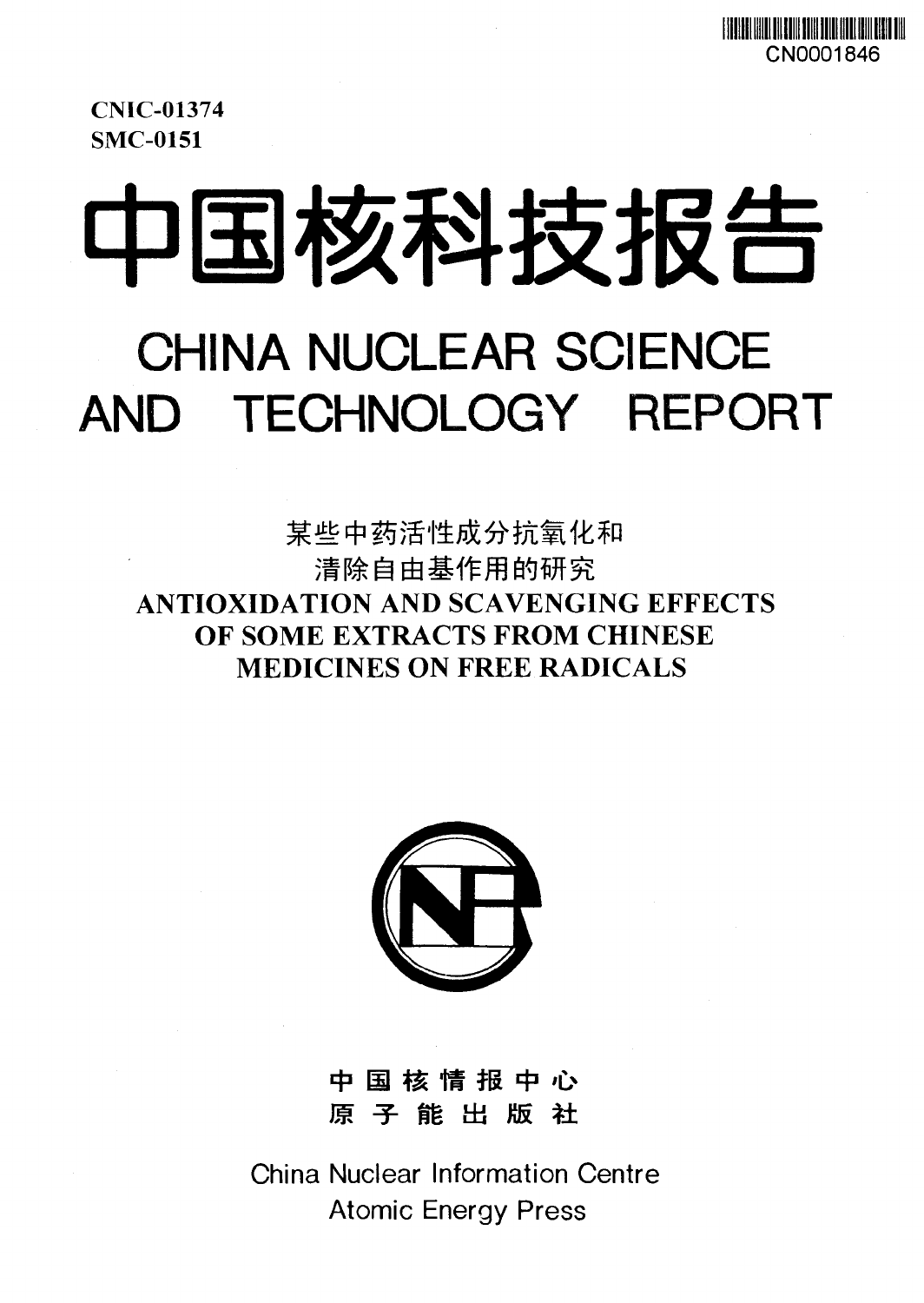

王崇道:苏州医学院副教授,1967年毕业于苏 州医学院医疗系。

Wang Chongdao: Associate professor of Suzhou Medical College. Graduated form Medical Department, Suzhou Medical College in 1967.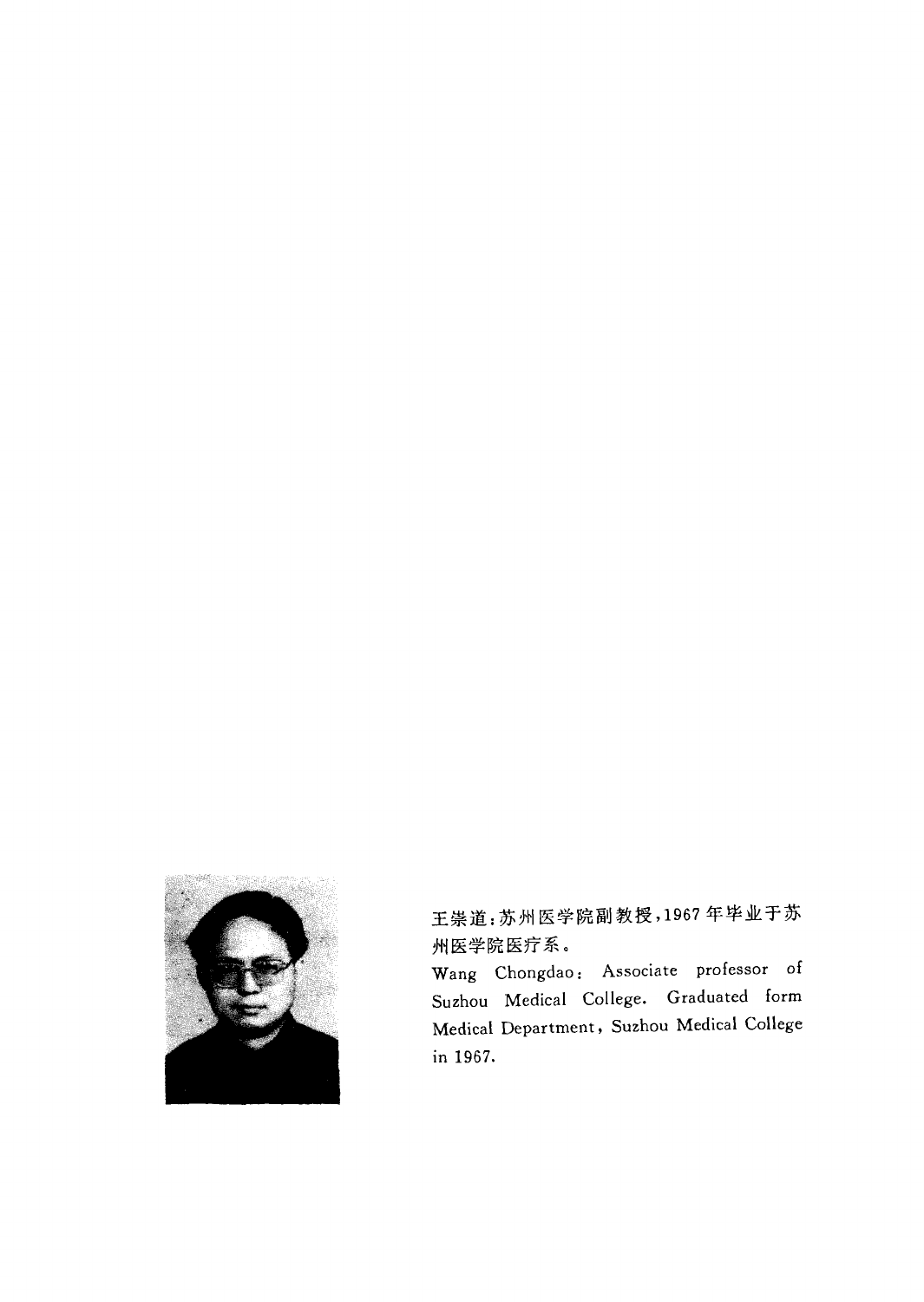## 某些中药活性成分抗氧化和 清除自由基作用的研究

王崇道 强亦忠 劳勤华 崔风梅

(苏州医学院放射医学研究所, 苏州, 215007)

邵 源 孙存普

(北京放射医学研究所生物医学 ESR 实验室, 北京, 100850)

#### 樀 要

采用改良的 TBA 分光光度法研究知母宁、槲皮素与单宁酸对 辐射所致小鼠组织中 LPO 含量升高的抑制作用。用 ESR 方法研究 了上述三种制剂对辐照所致自由基的清除作用。结果显示,知母宁、 槲皮素的抗氧化作用优于单宁酸,而清除自由基作用三者相仿。

 $\mathbf{1}$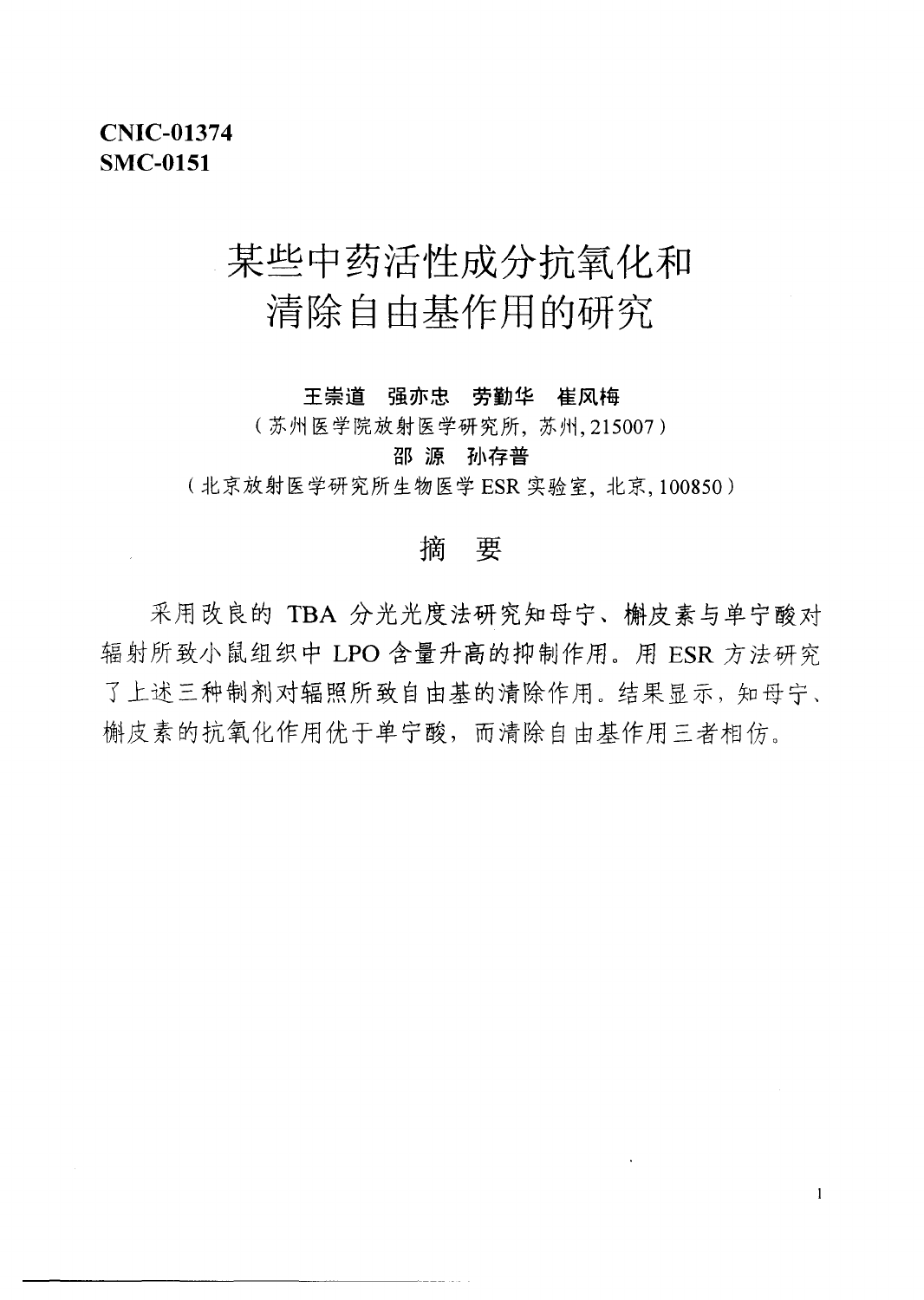## **Antioxidation and Scavenging Effects of Some Extracts from Chinese Medicines on Free Radicals**

WANG Chongdao QIANG Yizhong LAO Qinhua CUI Fengmei (Institute of Radiation Medicine, Suzhou Medical College, Suzhou 215007) SHAO Yuan SUN Cunpu (Biomedical ESR Laboratory, Beijing Institute of Radiation Medicine, 27 Taiping Rd, Beijing 100850)

#### ABSTRACT

The inhibiting effects of Chinonin, Quercetin and Tannic Acid on the lipid oxidation induced by radiation exposure were investigated by means of a modified TBA spectrophotometry. The scavenging effects on free radicals caused by *y*irradiation exposure of the three active principles were observed by technique of ESR. The results showed that antioxidation effects of Chinonin and Quercetin were better than that of Tannic Acid, while the scavenging effects of the three active principles on free radicals were similar.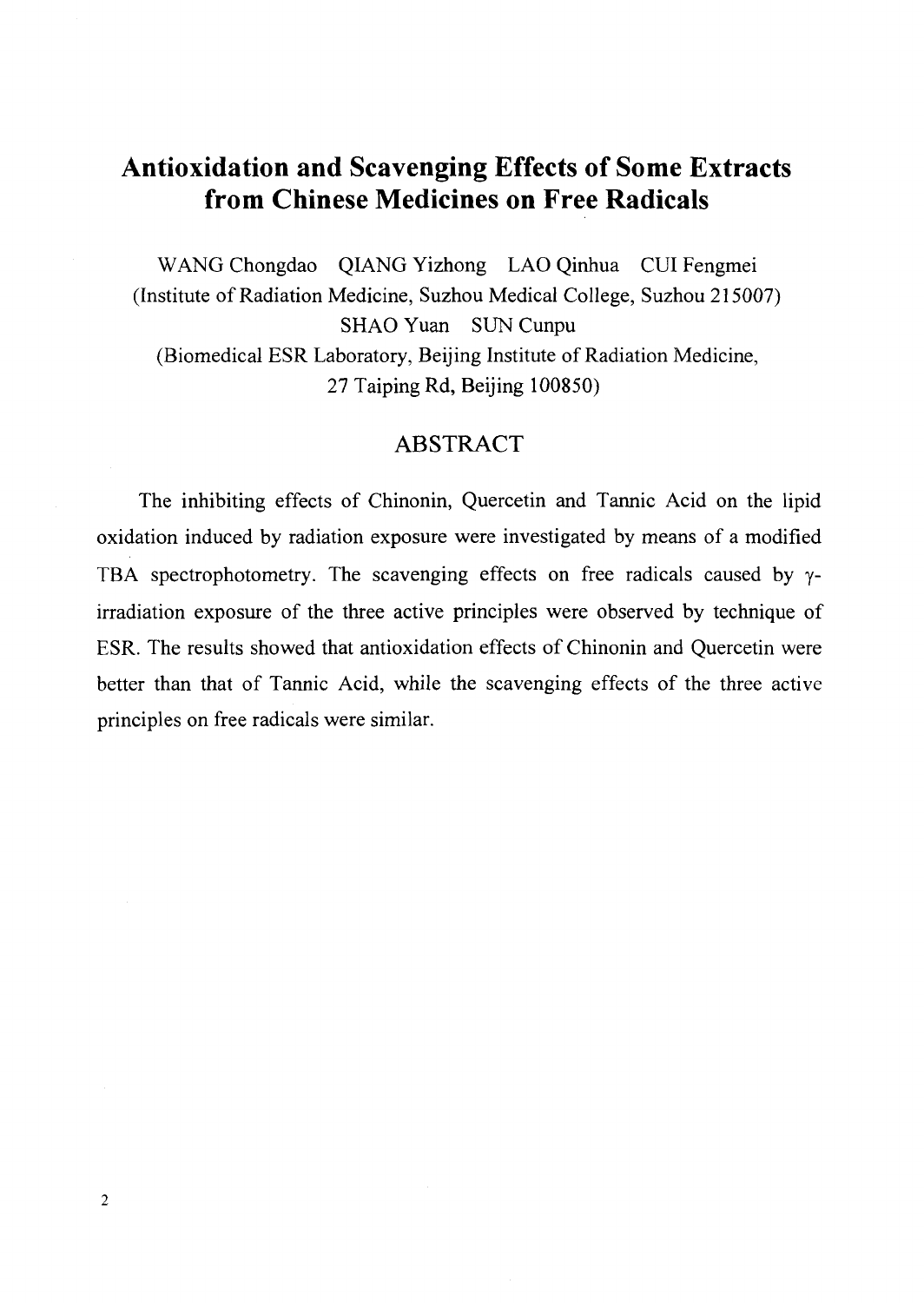#### INTRODUCTION

A great quantity of free radicals can be produced when organism is exposed to ionization radiation. It is known that radiation damage is closely relevant to free radicals<sup>[1]</sup>. Free radicals including active oxygen free radicals play an important role in radiation damage, senility, malignant tumors and immunity diseases  *[2] .* An attack of free radicals upon biomacromolecules is another important factor in the mechanism of radiation injuries in addition to radiation direct effects on cells<sup>[3]</sup>. Moreover, lipid peroxides (LPO) induced by free radicals are related to the damage of cell membranes and organelles<sup>[4]</sup>. Recently it was reported that active oxygen free radicals can cause mutation and apoptosis<sup>[5 $\sim$ 7]</sup>. In order to prevent the damage of free radicals produced by ionization radiation, it is critical to find safe and efficient scavengers for protection against radiation damage.

In this paper the scavenging effects of the three active principles from traditional Chinese medicines i.e. Chinonin, Quercetin and Tannic Acid and the comparison of their effects were studied so as to lay theoretical foundation for use of the principles in clinic therapy and prevention of radiation sickness.

### 1 MATERIALS AND METHODS

#### **1. 1 Materials**

Chinonin was purchased from Southern Pharmaceutical Factory (Guangzhou, China) (Grade 98%), Tannic Acid was purchased from Zunyi No.2 Chemical Plant (Guizhou, China) (Grade 99%), Quercetin was purchased from Beijing Chemical Plant (Beijing, China) (Grade 99%). 1, 1, 3, 3-Tetra Ethoxgenpropane (TEP) and Thymidine-5'-monophosphate (5'-TMP) (free acid, Grade 99%, MW322.2) were purchased from Sigma Chemical Co., T-Nitrosobutane (t-NB) (MW 174.24) was purchased from Aldrich Co. KM mice (male, weight  $20 \pm 2$  g) were offered by Experimental Animal Raising Center., Suzhou Medical College.

#### **1.2 Methods**

**1. 2. 1** Effects of the three active principles on lipid oxidation induced by radiation exposure

After exposed to whole-body  $\gamma$ -irradiation (total dosage 3 Gy, dose rate 1 Gy/min), the mice were given the three active principles, separately. They were administered twice per day for consecutive 3 days by intragastric perfusion. The dosage of Chinonin was 0.3 ml of 0.06% Chinonin aqueous solution each time (equal to 3.5 mg of Chinonin/day • mouse), Tannic Acid was 0.3 ml of 2.5% Tannic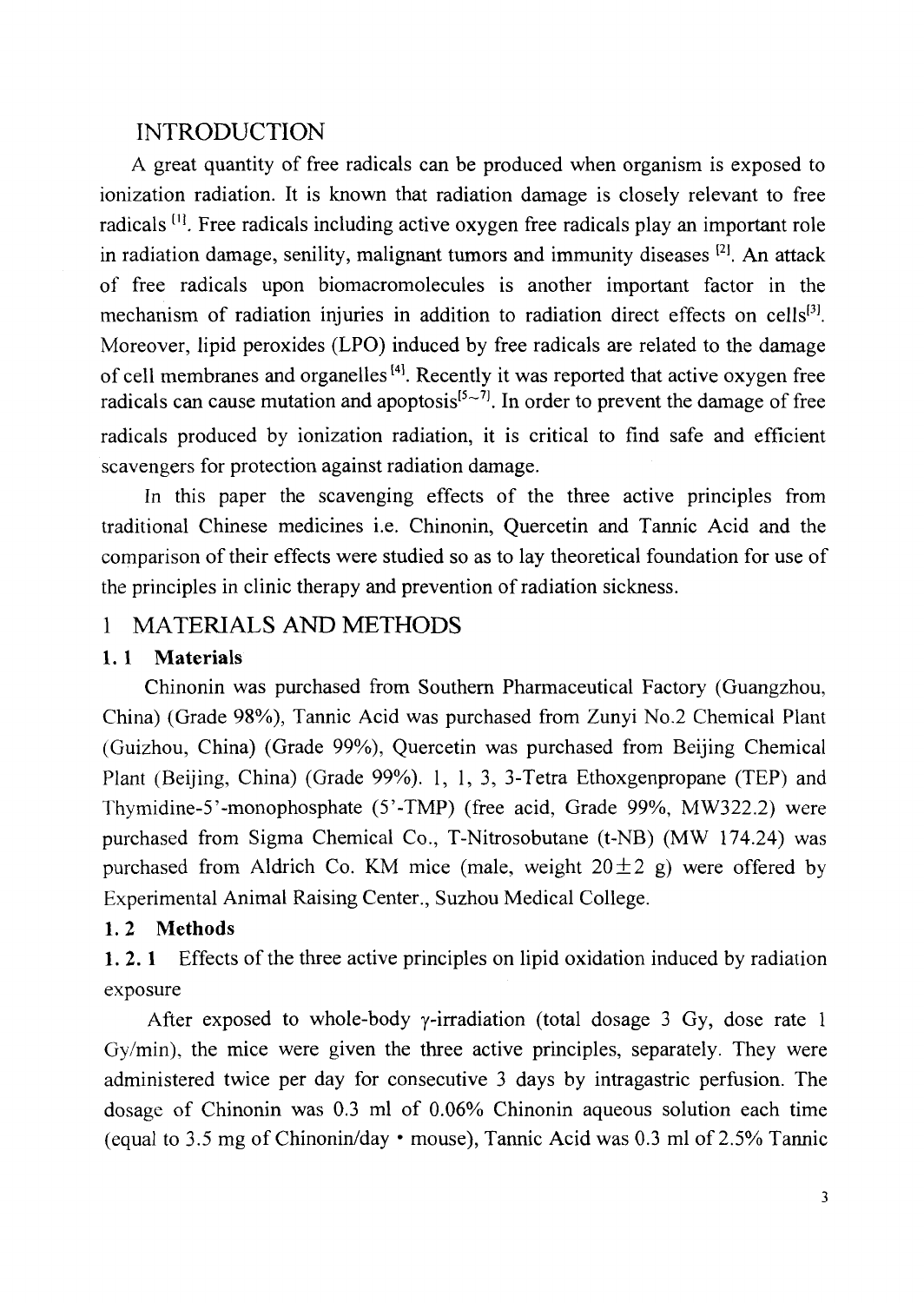Acid aqueous solution each time (equal to 15 mg of Tannic Acid/day • mouse), and Quercetin 0.3 ml of 0.2% Quercetin aqueous solution each time (equal to 1.2 mg of Quercetin/day • mouse. The doses of the three active principles administered to the mice were calculated from the respective human's conventional effective doses. The controls were given 0.3 ml of distilled water.

The LPO contents in the mouse tissues (liver, spleen and kidney) were determined by a modified TBA spectrophotometry<sup>[8]</sup>, in which 0.8% TBA acetic acid solution and butanol solution were substituted for TBA aqueous solution and butanol-pyridine solution in the former method. The LPO contents in the mouse tissues were measured by a Model-722 spectrophotometer (Shanghai, China), and expressed in nmol (MDA)/g (wet weight).

1. 2. 2 ESR research of the three active principles into scavenging free radical induced by radiation exposure

T-NB was dissolved into 20 nmol/L aqueous solution by adding of redistilled water, then turned into light blue solution by stirring for 24 hours under the condition of no light exposure. After that 5'-TMP and t-NB were mixed with Chinonin, Quercetin and Tannic Acid of different concentrations until the final concentrations of 5'-TMP and t-NB were 5 mmol/L and 10 mmol/L, respectively. Chinonin concentration was 0.02, 0.1 and 0.5 mg/ml; Quercetin: 0.1, 0.5 and 2.5 mg/ml; and Tannic Acid: 0.5, 2.5 and 12.5 mg/ml, respectively. After  $N_2$  was ventilated for an hour, the tubes were sealed. All the tubes were exposed to  ${}^{60}Co-\gamma$ ray at room temperature with total dosage of 100 Gy, dose rate  $212 \sim 216$  Gy/min. As soon as the exposure was completed, ESR spectra were measured (Bruker ESP300-ESR spectrometer, Bruker CO. Germany) so as to identify characteristic spectra and signal amplitudes of ESR. The parameters for ESR measurement were as follows: modulation frequency: 25 kHz, modulation range: 0.1 mT, scanning width: 10 mT, microwave power: 10 mW, time constant: 10.24 s, scanning time: 41.94 s, central magnetic field: 347 mT, magnetic field frequency: 9.70 GHz.

1. 2. 3 Statistical analysis

The LPO contents were expressed in mean±standard deviation. The difference of LPO content among each group was examined by means of t-test.  $P<0.01$  was taken as a criterion for statistically very significant difference,  $P<0.05$ —statistically significant difference,  $P > 0.05$  -statistically insignificant difference. The signal amplitudes of ESR were represented by the highest peak values in the second group with characteristic spectra signals. The results were expressed in peak value  $\pm$ 

 $\overline{4}$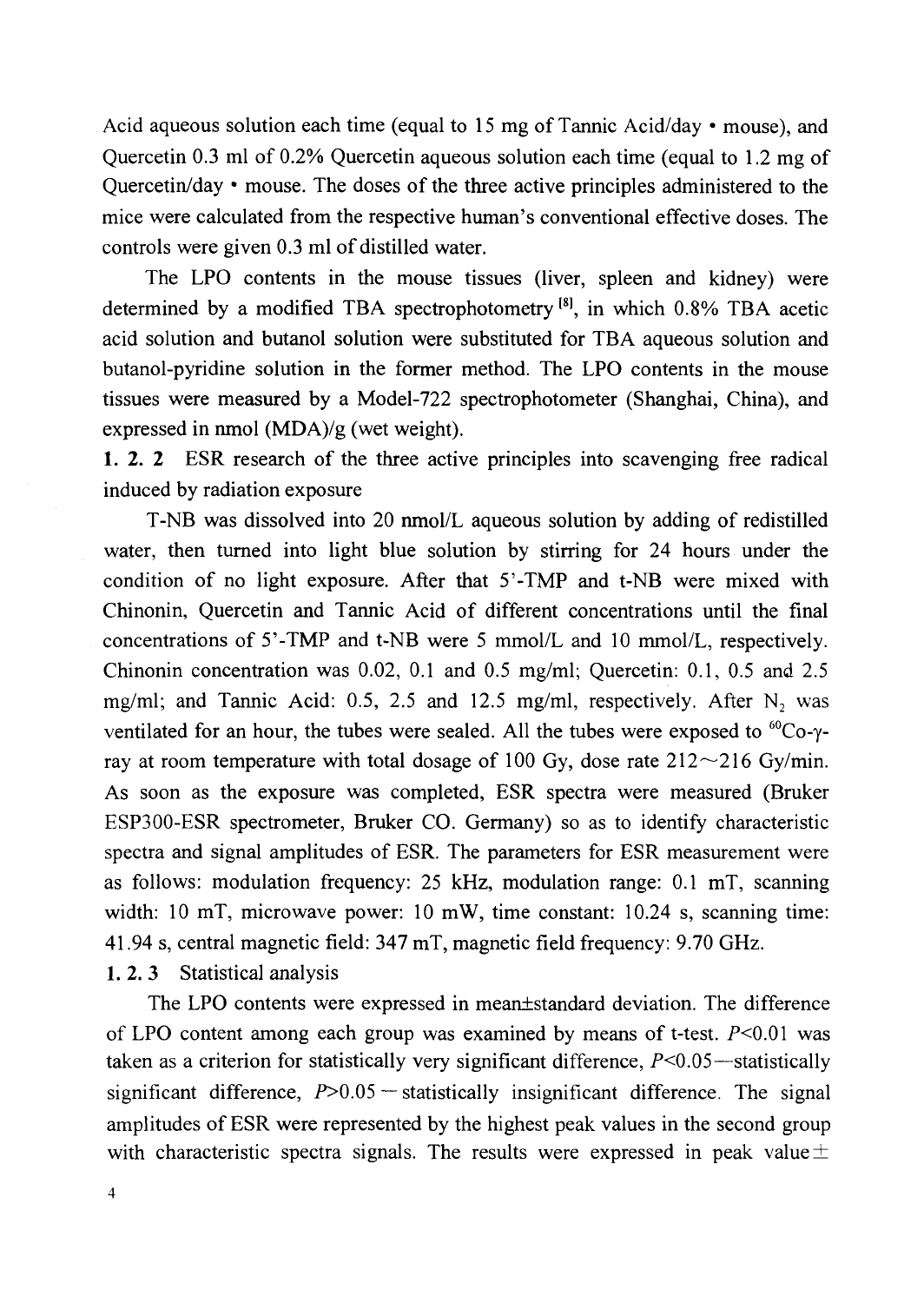standard deviation. Efficiency of each principle on scavenging free radicals was calculated by the following formula:

Scavenging efficiency (%) =  $\frac{Mean}{}$  peak value of the controls–Mean peak value of the tested  $\frac{M}{2}$   $\times$  100% Mean peak value of the controls

The data were analyzed Statistically by t-test with the application of the software program (SAS6: 03).

#### 2 RESULTS

### **2. 1 Effects of the three active principles on lipid oxidation induced by radiation exposure**

The effects of Chinonin, Quercetin and Tannic Acid on changes of LPO contents induced by radiation exposure see Table 1.

| of Chinonin, Quercetin and Tannic Acid |                |                                          |                    |                    |  |  |
|----------------------------------------|----------------|------------------------------------------|--------------------|--------------------|--|--|
|                                        | No. of samples | LPO [nmol (MDA)/g (wet wt)] $(X \pm SD)$ |                    |                    |  |  |
|                                        |                | Liver                                    | Spleen             | Kidney             |  |  |
| Control (A)                            | 4              | $559.18 \pm 54.20$                       | $448.78 + 58.93$   | $469.39 \pm 44.50$ |  |  |
| Chinonin $(B)$                         | 5              | $252.53 \pm 23.45$                       | $263.29 \pm 43.74$ | $279.28 \pm 21.32$ |  |  |
| Ouercetin $(C)$                        | 7              | $299.01 + 21.28$                         | $279.61 + 32.68$   | $295.08 \pm 39.67$ |  |  |
| Tannic Acid (D)                        | 5              | $405.34 \pm 24.19$                       | $377.21 \pm 14.35$ | $372.30 \pm 23.36$ |  |  |

**Table 1 Effects on lipid oxidation induced by radiation exposure**

Note: A : B, A : C, B : D and C : D, *P<0.0l; A •* D, *P<0.05;* B : C, *P>0.05.*

From the Table 1 it was demonstrated that both of Chinonin and Quercetin could dramatically reduce the LPO contents in the liver, spleen and kidney of the tested animals. The differences between the treated and controls were very significant ( $P<0.01$ ). The effect difference between the Tannic Acid group and the controls were significant ( $P<0.05$ ). The efficiency of Chinonin and Quercetin was better than that of Tannic Acid  $(P<0.01)$ , Chinonin and Quercetin had almost the same results  $(P>0.05)$ .

#### **2. 2 ESR research of the three active principles into scavenging free radicals induced by radiation exposure**

Chinonin, Quercetin and Tannic Acid demonstrates strong scavenging effects on free radicals caused by radiation exposure (see Table 2, Table 3 and Table 4).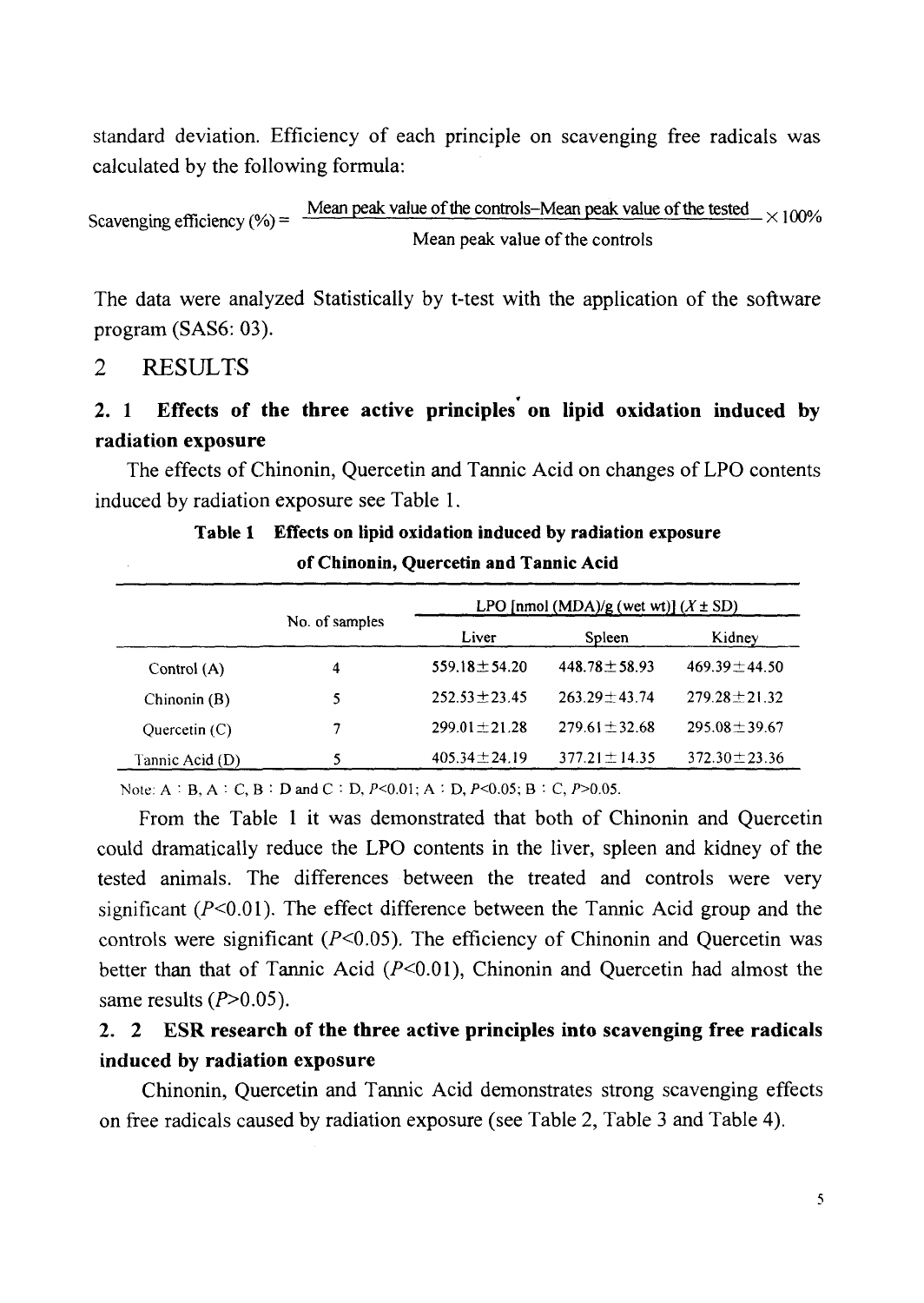| Chinonin<br>Signal amplitude of ESR |                                                                                                                           | Scavenging efficiency |  |
|-------------------------------------|---------------------------------------------------------------------------------------------------------------------------|-----------------------|--|
| $mg \cdot ml^{-1}$                  | $X \pm SD$<br>Hot History (2001) 2004 12:00:00 12:00 12:00:00 12:00 12:00 12:00 12:00 12:00 12:00 12:00 12:00 12:00 12:00 | $\frac{1}{2}$         |  |
| 0                                   | $2.440 \pm 0.180$                                                                                                         |                       |  |
| 0.02                                | $2.250 \pm 0.130$ *                                                                                                       | 7.79                  |  |
| 0.1                                 | $1.580 \pm 0.320$ *                                                                                                       | 37.30                 |  |
| 0.5                                 | $1.030 \pm 0.230$ *                                                                                                       | 57.79                 |  |

**Table 2 The scavenging effect of Chinonin on 5'-TMP free radicals induced by radiation exposure**

\*By comparison with the controls:  $P<0.05$ . No. of the samples in each group: 3

#### Tabl<sup>#</sup> 3 The scavenging effect of Quercetin on 5'-TMP free radicals **induced by radiation exposure**

| Quercetin          | Signal amplitude of ESR | Scavenging efficiency |
|--------------------|-------------------------|-----------------------|
| $mg \cdot ml^{-1}$ | $X \pm SD$              | $\%$                  |
| $\Omega$           | $2.420 \pm 0.380$       |                       |
| 0.1                | $1.110 \pm 0.120$ *     | 54.13                 |
| 0.5                | $1.050 \pm 0.220$ *     | 56.61                 |
| 2.5                | $0.590 \pm 0.020*$      | 75.62                 |

\*By comparison with the controls:  $P<0.01$ . No. of the samples in each group: 3.

**Table 4 The scavenging effect of Tannic Acid on 5'-TMP free radicals induced by radiation exposure**

| Tannic Acid        | Signal amplitude of ESR | Scavenging efficiency |  |
|--------------------|-------------------------|-----------------------|--|
| $mg \cdot ml^{-1}$ | $X \pm SD$              | $\%$                  |  |
| 0                  | $2.600 \pm 0.020$       |                       |  |
| 0.5                | $1.250 \pm 0.020*$      | 51.92                 |  |
| 2.5                | $0.720 \pm 0.050*$      | 72.31                 |  |
| 12.5               | $0.580 \pm 0.104*$      | 77.69                 |  |

\*By comparison with the controls: *P<O.0l.* No. of the samples in each group: 3.

For Chinonin the difference between the controls and the groups with various concentrations of Chinonin were significant  $(P<0.05)$ ; for Quercetin and Tannic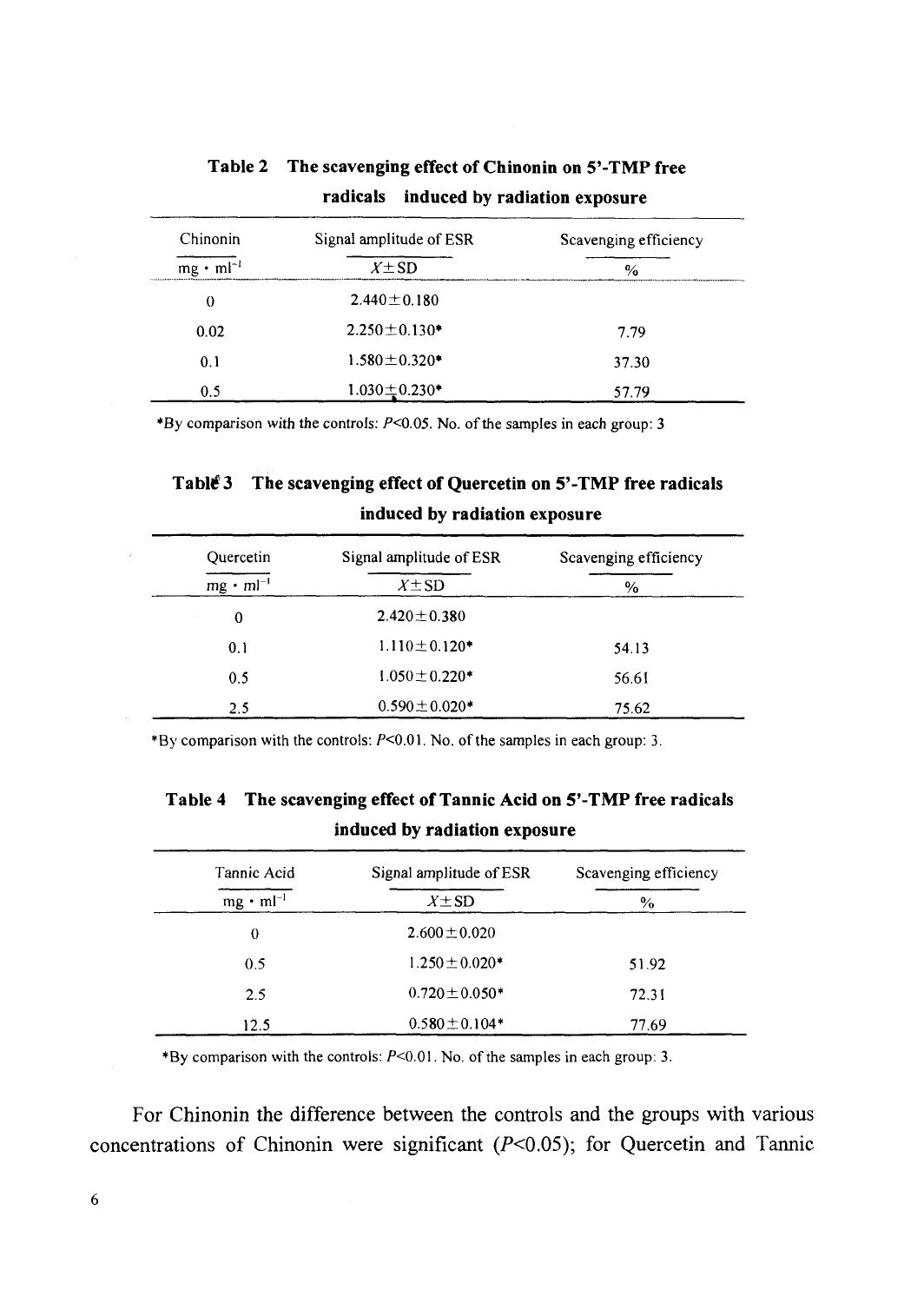Acid the differences between the controls and the groups with various concentrations of Ouercetin and Tannic Acid were very significant  $(P<0.01)$ .

The spin trapping signals in ESR spectra of 5'-TMP aqueous system refer to Fig. 1, Fig. 2 and Fig. 3, respectively.

Chinonin  $(mg/ml)$ ۠ڛڸ؞<del>ۄ؞ڂڵڮڐٳڸ</del>؞ڸ؈ۑڝؾٷڰڂۺۼؠڛڡۑ؊ٵؠ؇ڛٳ؉؊ڿڮڛۑۊڗ؋ٷػۿٵۜؠڂڗۊڋڗٚڹٳؠؠڗؠػۯ؞ۄؿٵ؊ڴڰڔ<mark>ۻڔ؞ڔڗڛۯ</mark>ؾڸڵ۩ۄؾڶڗۄڗ؞ۮڝ؞ڔ؞ۮؽؽڂ؞ڛڗٳڮ<br>ؘ  $0.5$ **.• \* • ^>/.&.>.,,.A,H -,,/! .:'.N^^^^;t^ « . 0.1 ^ ^ 0** *Q2*  $\left\{ \left\langle \left\langle \psi^{(1),\alpha_1,\alpha_2,\beta_1} \right\rangle \right\rangle \right\}$  , which is a via the value of  $\psi^{(1),\beta_1,\beta_2}$  which is controls 1/

Fig. 1 Spin trapping signals in ESR spectra of the Chinonin-5' -TMP aqueous solution system



Fig. 2 Spin trapping signals in ESR spectra of the Quercetin-5'-TMP aqueous solution system

 $\overline{7}$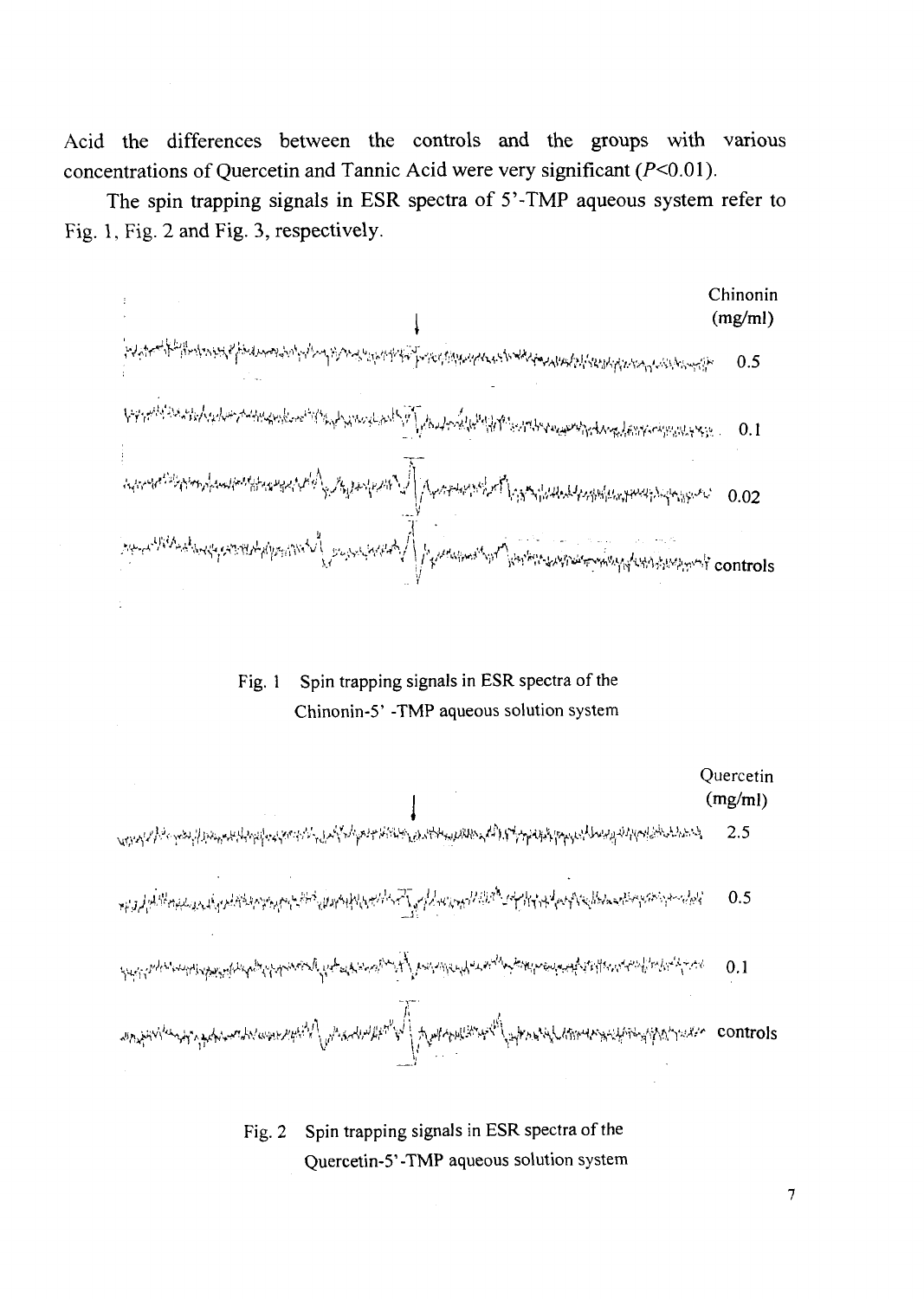|                                                                                                                                | Tannic Acid<br>(mg/ml) |
|--------------------------------------------------------------------------------------------------------------------------------|------------------------|
|                                                                                                                                | 12.5                   |
| ٩ <mark>٩٣٩٠ ٩٩٩٩ ٩٩</mark> ٩٩٠ مولسلينې د ١٩٩٢م ودايل ١٩٩٩م ودايل برونو ١٩٩٩م و ١٩٩٧م و ١٩٩٧م و ١٩٩١م و ١٩٩٧م و ١٩٩٧م و ١٩٩٧م | 2.5                    |
|                                                                                                                                | 0.5                    |
|                                                                                                                                | controls               |
| Spin tranning signals in ESR spectra of the<br>Fig.                                                                            |                        |

Spin trapping signals in ESR spectra of the Tannic Acid-5'-TMP aqueous solution system

#### 3 DISCUSSION

Chinonin is one of the main components extracted from Anemarrhea Asphodeloides Bunge, a sort of traditional Chinese medicine. It is known that Chinonin is a kind of xanthonoid compound with four phenolic hydroxyls, and its structural formula of chemistry is as follows<sup>[9]</sup>:



From the structure formula it is suggested that Chinonin has a strong antioxidation effect<sup>[10]</sup>. Our experiments confirmed that Chinonin had a good antioxidation effect when it was given 0.3 mg/d • mouse for consecutive 3 days, the LPO content in the mouse liver, spleen and kidney reduced by 54.84%, 46.13% and 40.50%, respectively in comparison with those that in the controls  $(P<0.01)$ . Chinonin had a strong scavenging effect on free radicals induced by radiation exposure, too. In its lower concentration  $(0.5 \text{ mg/ml})$ , scavenging efficiency of Chinonin on free radicals reached over 50% (Table. 2, Fig. 1).

Quercetin is one of natural flavonoids. It was reported in some literature that Quercetin could protect the damage from oxygen free radicals (OFR)<sup>[11]</sup>. It was

8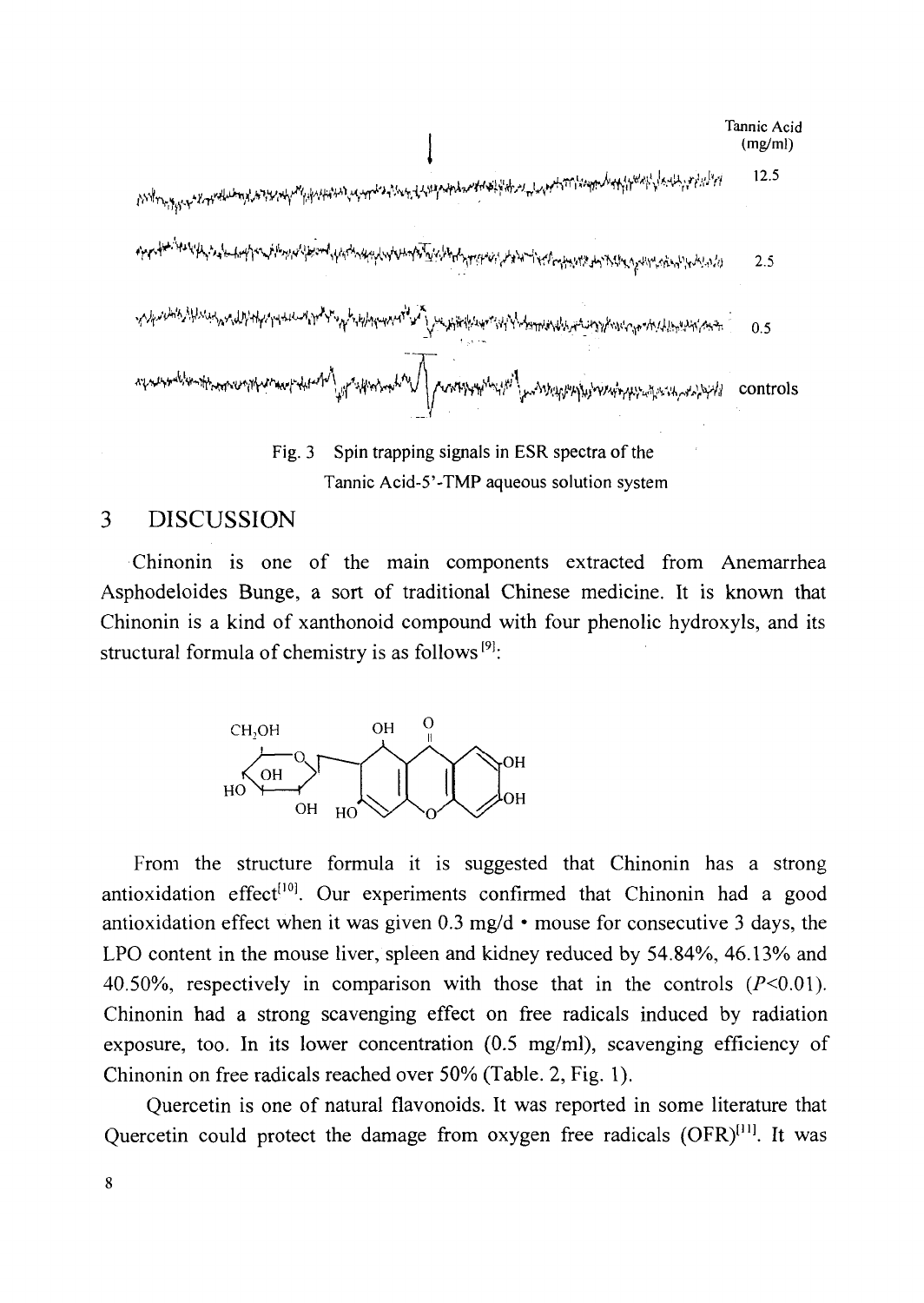demonstrated in our experiments that Quercetin could remarkably reduce the increase of the LPO content in the mouse tissues induced by radiation exposure when it was given 1.2 mg/ day • mouse for consecutive 3 days. The LPO contents in the mouse liver, spleen and kidney dropped by 46.53%, 42.79% and 31.74%, respectively compared with those in the controls  $(P<0.01)$ . The reduce range was similar to that of Chinonin. The ESR research into scavenging free radicals of Quercetin indicated that the scavenging efficiency of Quercetin was almost the same as that of Chinonin in concentration of 0.5 mg/ml, but Quercetin's efficiency increased to 70% when its concentration was increased to 2.5 mg/ml, which showed that Quercetin had a good scavenging effect on free radicals, too (see Table 3, Fig. 2).

Tannic Acid, also called Tannin, is the main component of tea. Tannic Acid can produce catacholamine, which possesses many phenolic hydroxyl groups. Based on our experiment results as far antioxidation was concerned the effect of Tannic Acid was not as good as that of Chinonin and Quercetin. Even so, when 15 mg of Tannic Acid per day per mouse was administered, the LPO contents in the mouse liver, spleen and kidney diminished by 27.54%, 22.83% and 20.68%, respectively compared with those in the controls  $(P<0.05)$ . On basis of ESR measurement of the scavenging effect on free radicals the scavenging efficiency of Tannic Acid is similar to that of Chinonin and Quercetin when its concentration is 0.5 mg/ml. Because Chinonin slightly dissolved in water, its concentration could not easily be increased so that its scope of application is restricted unless some surface activators are added to increase its dissolution, while Tannic Acid was easily dissolved in water, so the scavenging efficiency could get to more than 70% when its concentration reached 12.5 mg/ml (see Table 4, Fig. 3).

Deoxyribonucleic Acid (DNA) is one of biomacromolecules, which is most sensitive to radiation exposure<sup>[12]</sup>. Free radicals are relevant to the damage of DNA. The agents of radiation protection can capture, inactivate free radicals, and alleviate the damage of DNA as a consequence of the transmittance of unpaired electrons of DNA free radicals, scavenge and repair of the free radicals, thus the structure and functions of DNA are protected <sup>[13]</sup>. Based on our research, it is inferred that the antioxidation and scavenging effects of Chinonin, Quercetin and Tannic Acid on free radicals induced by radiation exposure were closely related to capture and inactivation of free radicals.

In summary, the three active principles have strong antioxidation and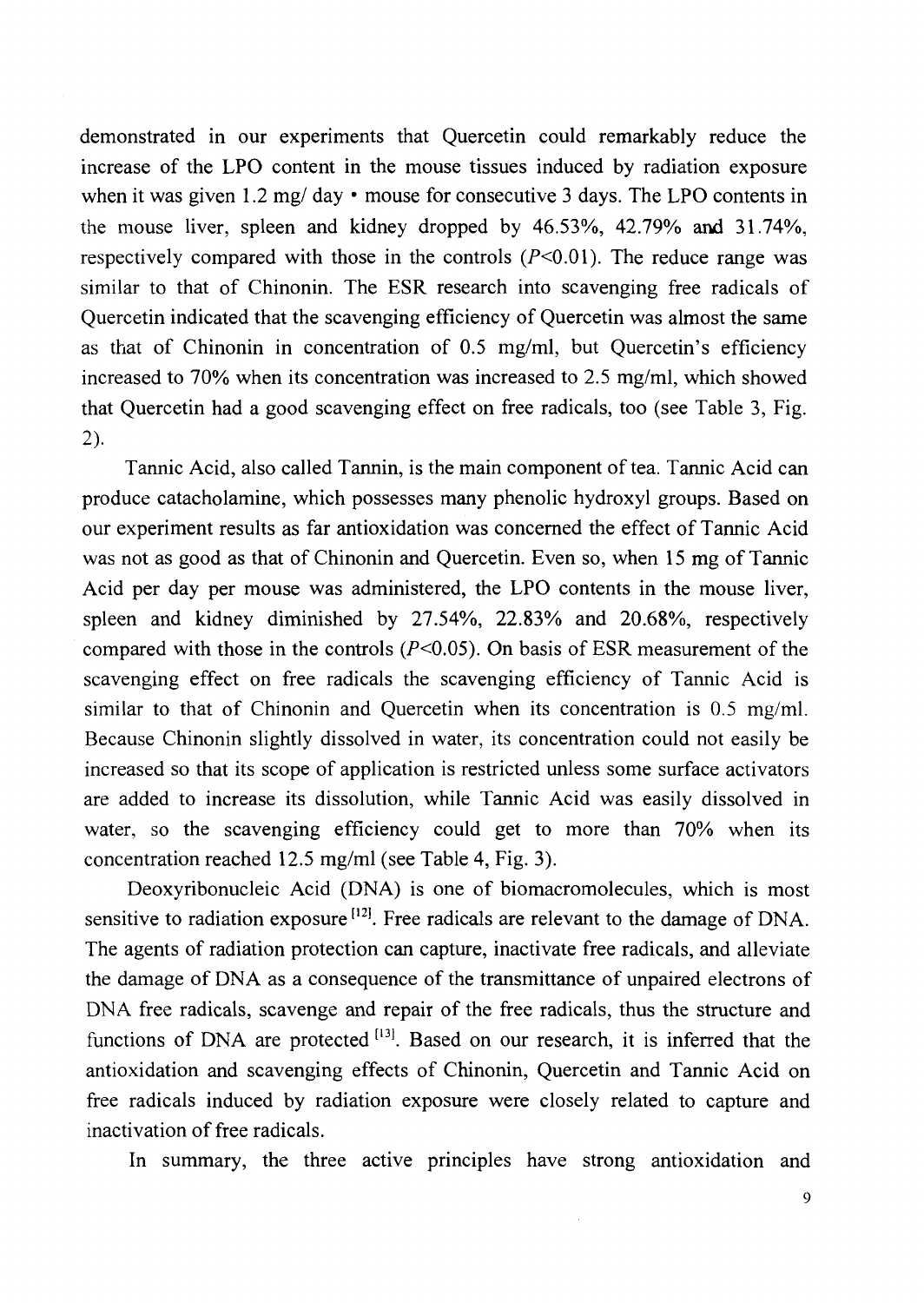scavenging effects. The antioxidation effects of Chinonin and Quercetin are better than that of Tannic Acid. Chinonin, Quercetin and Tannic Acid have almost the same scavenging effects on free radicals induced by radiation exposure. The scavenging efficiency of Tannic Acid can further increase with the rise of its concentration for its higher dissolution in water.

#### **REFERENCE**

- 1 Simic M G, Bergtolo D S, Karam L R. Generation of oxygen radicals in biosystems. Mutat Res., 1989, 214:  $3 - 12$
- 2 Bulkley G B. The role of oxygen free radicals in human disease processes. Surgery, 1983, 94:  $407 \sim 411$
- 3 Halliwell B, Gutteridge J M C. Free radicals in biology and medicine. Oxford: Clarendon press, 1989. 196—276
- 4 Konings AWT, Trieling W B. The inhibition of DNA sythesis in vitamin-E-depleted lymphosarcoma cells by X-rays and cytostatics. Int. J. Radiat.,  $1977$ ,  $31:397 \sim 400$
- 5 Reid T M, Loeb L A. Mutagenic specificity of oxygen radicals produced by human leukemia cells. Cancer Res., 1992, 52:  $1082 \sim 1086$
- 6 Wood M L, Dizdaroglu M, Gajewski, et al. Mechanistic studies of ionizing radiation and oxidative mutagenesis: Genetic effects of a single 8-hydroxyguanine (7-hydro-8-oxoguanine) residue inserted at a unique site in a viral genome. Biochemistry. 1990, 29:  $7024 \sim 7032$
- 7 Halliwell B, Gutteridge J M C. The role of free radicals and catalytic metal ions in human disease: an overview. Methods Enzymol., 1990, 186:1—85
- 8 Ohkawa H, Ohishi N, Yagi K. Assay for lipid peroxides in animal tissues by thiobarbituric acid reaction. Anal. Biochem., 1979, 95: 351 ~ 358
- 9 Qiu Q F, Mei N Y, Zhang J H, et al. The study of electron spin transfer from  $\gamma$ -irradiated DNA to Chinonin. J. Radiat. Res. Radiat. Proces.. 1995, 13: 249—251
- 10 Zhang H Y, Wang F Y, Li Ming, et al. Studies of scavenging effects on active oxygens of Chinonin. J. Radiat. Res. Radiat. Proces., 1997, 15: 224—227
- 11 Husain S R, Cillard J, Cillard O. Hydroxyl radical scavenging activity of Havonoids. Phytochemistry, 1987, 26: 2489-2495
- 12 Halliwel L B, Aruoma O I. DNA damage by oxygen-derived species, its mechanism and measurement in mammalian systems. FEBS lett, 1989, 281: 9—19
- 13 Zastawny T H, Czerwinska B, Drzewieska, et al. Radiation induced oxidative DNA base damage and its repair in liver chromatin DNA of rats upon whole body gamma-irradiation. Acta Biochim pol, 1996, 43: 579 — 582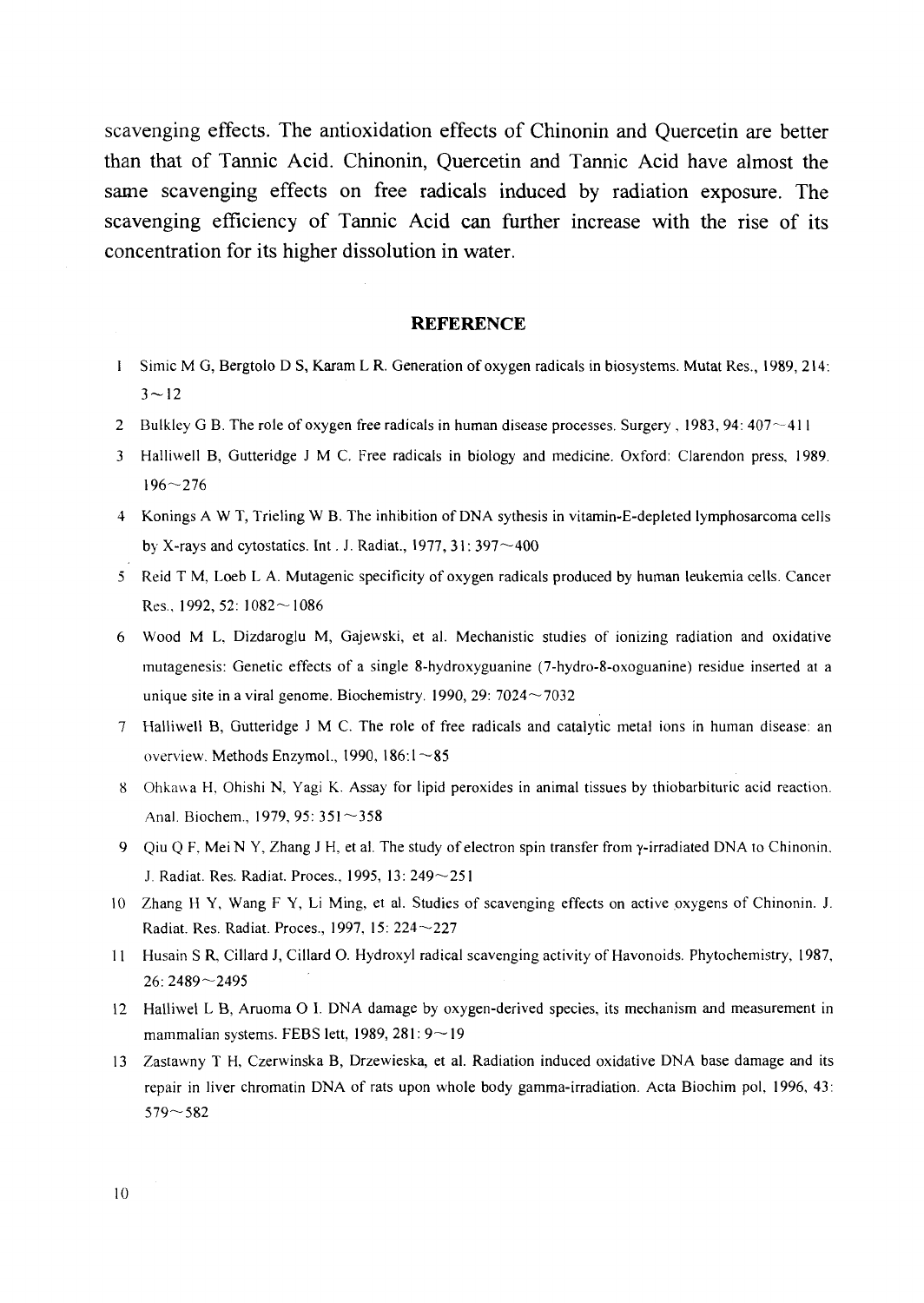#### 图书在版编目 (CIP) 数据

中国核科技报告 CNIC-01374, SMC-0151: 某些中药活 性成分抗氧化和清除自由基作用的研究: 英文/王崇道等 著. 一北京: 原子能出版社, 1999.9

ISBN 7-5022-2077-1

I. 中... II. 王... III. 核技术-研究报告-中国 IV. TL-2

中国版本图书馆 CIP 数据核字 (1999) 第48605号

原子能出版社出版 发行 责任编辑: 武洁 社址: 北京市海淀区阜成路 43号 邮政编码: 100037 中国核科技报告编辑部排版 核科学技术情报研究所印刷 开本 787×1092 mm 1/16 印张1/2 字数10千字 1999年11月北京第一版 1999年11月北京第一次印刷 印数: 1-200 定价: 5.00 元